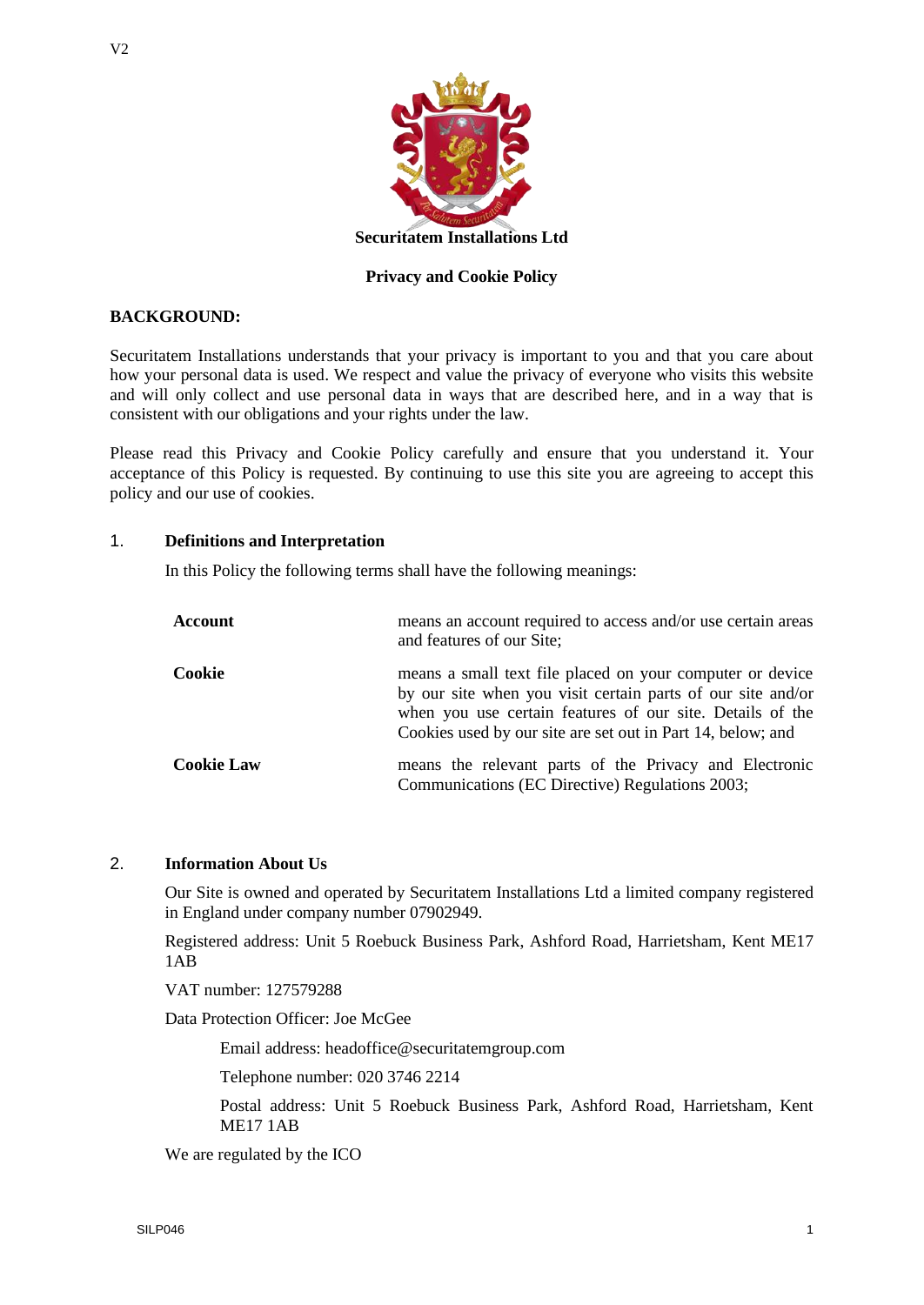### 3. **What Does This Policy Cover?**

This Privacy Policy applies only to your use of our site. Our site may contain links to other websites. Please note that we have no control over how your data is collected, stored, or used by other websites and we advise you to check the privacy policies of any such websites before providing any data to them.

### 4. **What Is Personal Data?**

Personal data is defined by the General Data Protection Regulation (EU Regulation 2016/679) (the GDPR) and the Data Protection Act 2018 (collectively, the Data Protection Legislation) as 'any information relating to an identifiable person who can be directly or indirectly identified in particular by reference to an identifier'.

Personal data is, in simpler terms, any information about you that enables you to be identified. Personal data covers obvious information such as your name and contact details, but it also covers less obvious information such as identification numbers, electronic location data, and other online identifiers.

### 5. **What Are My Rights?**

Under the Data Protection Legislation, you have the following rights, which we will always work to uphold:

- a) The right to be informed about our collection and use of your personal data. This Privacy Policy should tell you everything you need to know, but you can always contact us to find out more or to ask any questions using the details in Part 15.
- b) The right to access the personal data we hold about you. Part 13 will tell you how to do this.
- c) The right to have your personal data rectified if any of your personal data held by us is inaccurate or incomplete. Please contact us using the details in Part 15 to find out more.
- d) The right to be forgotten, i.e. the right to ask us to delete or otherwise dispose of any of your personal data that we hold. Please contact us using the details in Part 15 to find out more.
- e) The right to restrict (i.e. prevent) the processing of your personal data.
- f) The right to object to us using your personal data for a particular purpose or purposes.
- g) The right to withdraw consent. This means that, if we are relying on your consent as the legal basis for using your personal data, you are free to withdraw that consent at any time.
- h) The right to data portability. This means that, if you have provided personal data to us directly, we are using it with your consent or for the performance of a contract, and that data is processed using automated means, you can ask us for a copy of that personal data to re-use with another service or business in many cases.
- i) Rights relating to automated decision-making and profiling. We do not use your personal data in this way.

For more information about our use of your personal data or exercising your rights as outlined above, please contact us using the details provided in Part 15.

It is important that your personal data is kept accurate and up to date. If any of the personal data we hold about you changes, please keep us informed as long as we have that data.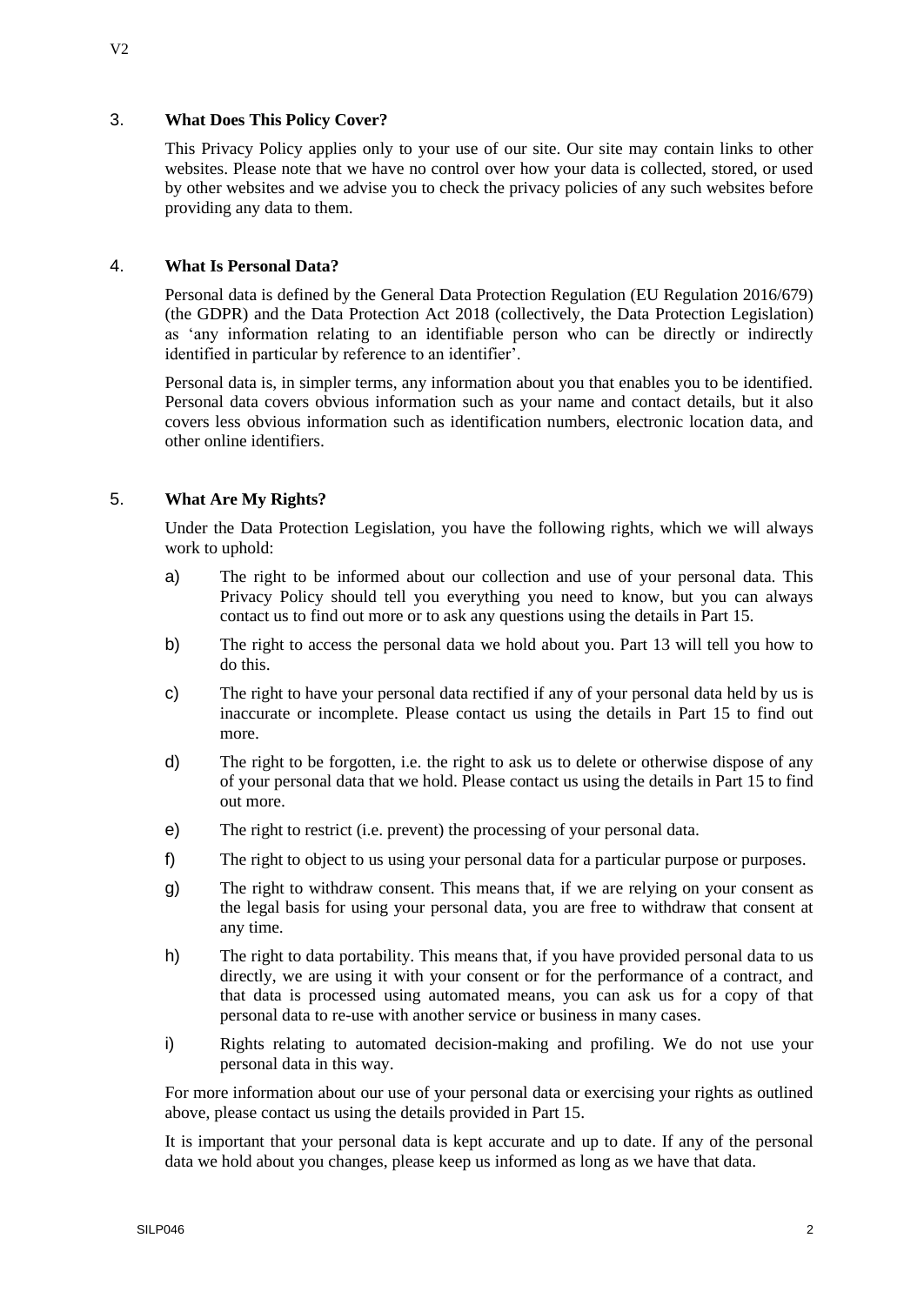Commissioner's Office or your local Citizens Advice Bureau.

If you have any cause for complaint about our use of your personal data, you have the right to lodge a complaint with the Information Commissioner's Office.

We would welcome the opportunity to resolve your concerns ourselves, so please contact us first, using the details in Part 15.

# 6. **What Data Do You Collect and How?**

Depending upon your use of our site, we may collect and hold some or all of the personal and non-personal data set out in the table below, using the methods also set out in the table. Please also see Part 14 for more information about our use of Cookies and similar technologies. We do not collect any 'special category' or 'sensitive' personal data or personal data relating to children or data relating to criminal convictions and/or offences.

| Data Collected                                  | <b>How we Collect the Data</b>                                                                   |
|-------------------------------------------------|--------------------------------------------------------------------------------------------------|
| Identity Information including name and title   | Via the Survey Request form and Contact Us<br>form                                               |
| address and telephone number                    | Contact information including, address, email Via the Survey Request form and Contact Us<br>form |
| Technical information including e.g. IP address | This is automatically traced during the use of our<br>website via statistic software.            |

# 7. **How Do You Use My Personal Data?**

Under the Data Protection Legislation, we must always have a lawful basis for using personal data. The following table describes how we may use your personal data, and our lawful bases for doing so:

| <b>What We Do</b>                                 | <b>What Data We Use</b>                                                                                                                               | <b>Our Lawful Basis</b>                                                                                                  |
|---------------------------------------------------|-------------------------------------------------------------------------------------------------------------------------------------------------------|--------------------------------------------------------------------------------------------------------------------------|
| Registering you on our site.                      | <b>Identity Information including</b><br>name and title<br>Contact information including<br>collected, address, email address<br>and telephone number | To provide requested<br>information or newsletter<br>subscription via the Survey<br>Request form and Contact Us<br>form. |
| Providing and managing your<br>access to our site | No personal data is required                                                                                                                          | No personal data is collected                                                                                            |
| Administering business.                           | Identity Information including<br>name and title<br>Contact information including<br>collected, address, email address<br>and telephone number        | To provide requested<br>information or newsletter<br>subscription via the Survey<br>Request form and Contact Us<br>form. |
| Supplying our services to you.                    | Identity Information including<br>name and title<br>Contact information including                                                                     | To provide requested<br>information or newsletter<br>subscription via the Survey                                         |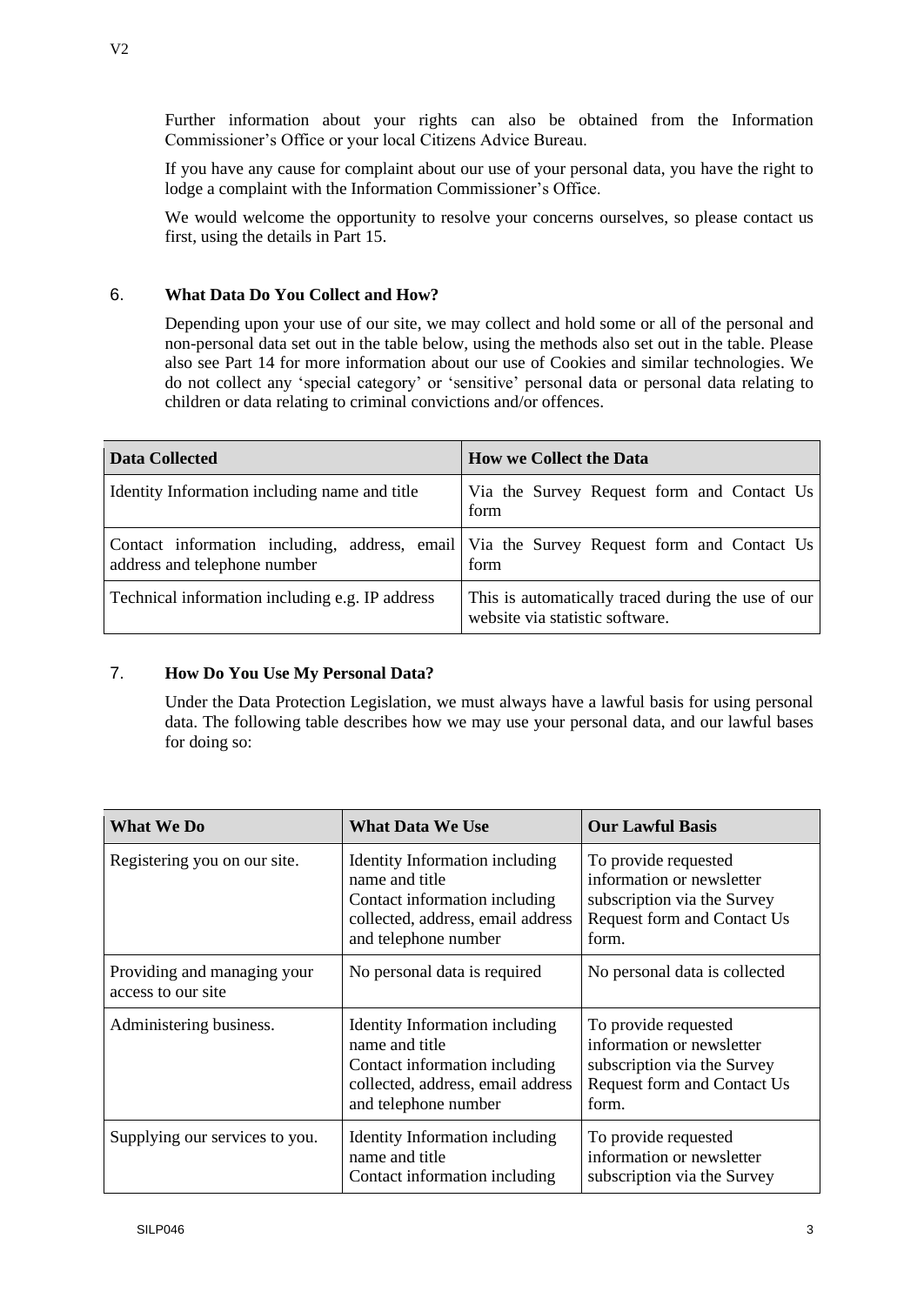|                                                                                                                                       | collected, address, email address<br>and telephone number                                                                                      | Request form and Contact Us<br>form.                                                                                     |
|---------------------------------------------------------------------------------------------------------------------------------------|------------------------------------------------------------------------------------------------------------------------------------------------|--------------------------------------------------------------------------------------------------------------------------|
| Communicating with you.                                                                                                               | Identity Information including<br>name and title<br>Contact information including<br>collected, address, email address<br>and telephone number | To provide requested<br>information or newsletter<br>subscription via the Survey<br>Request form and Contact Us<br>form. |
| Supplying you with information<br>by email and or post that you<br>have opted-in-to you may opt-<br>out at any time by writing to us. | Identity Information including<br>name and title<br>Contact information including<br>collected, address, email address<br>and telephone number | To provide requested<br>information or newsletter<br>subscription via the Survey<br>Request form and Contact Us<br>form. |

With your permission and/or where permitted by law, we may also use your personal data for marketing purposes, which may include contacting you by email, telephone or post with information, news, and offers on services. You will not be sent any unlawful marketing or spam. We will always work to fully protect your rights and comply with our obligations under the Data Protection Legislation and the Privacy and Electronic Communications (EC Directive) Regulations 2003, and you will always have the opportunity to opt-out. If you have given us your details via the Request a Survey form or Contact Us form and no longer require our services, please contact us using the details in Part 15 to advise us you wish to opt out of any further communication.

We will always obtain your express opt-in consent before sharing your personal data with third parties for marketing purposes and you will be able to opt-out at any time.

We use the following automated systems for carrying out certain kinds of profiling. If at any point you wish to query any action that we take on the basis of this or wish to request 'human intervention' (i.e. have someone review the action themselves, rather than relying only on the automated method), the Data Protection Legislation gives you the right to do so. Please contact us to find out more using the details in Part 15.

- The following automated profiling may take place:
	- o Google analytics which allows site data tracking and statistics software that gives us vital insights on how visitors find our site, what they do when they get there, and other important information on the health of our business.

We will only use your personal data for the purpose(s) for which it was originally collected unless we reasonably believe that another purpose is compatible with that or those original purpose(s) and need to use your personal data for that purpose. If we do use your personal data in this way and you wish us to explain how the new purpose is compatible with the original, please contact us using the details in Part 15.

If we need to use your personal data for a purpose that is unrelated to, or incompatible with, the purpose(s) for which it was originally collected, we will inform you and explain the legal basis which allows us to do so.

In some circumstances, where permitted or required by law, we may process your personal data without your knowledge or consent. This will only be done within the bounds of the Data Protection Legislation and your legal rights.

# 8. **How Long Will You Keep My Personal Data?**

We will not keep your personal data for any longer than is necessary in light of the reason(s) for which it was first collected. Your personal data will therefore be kept for the following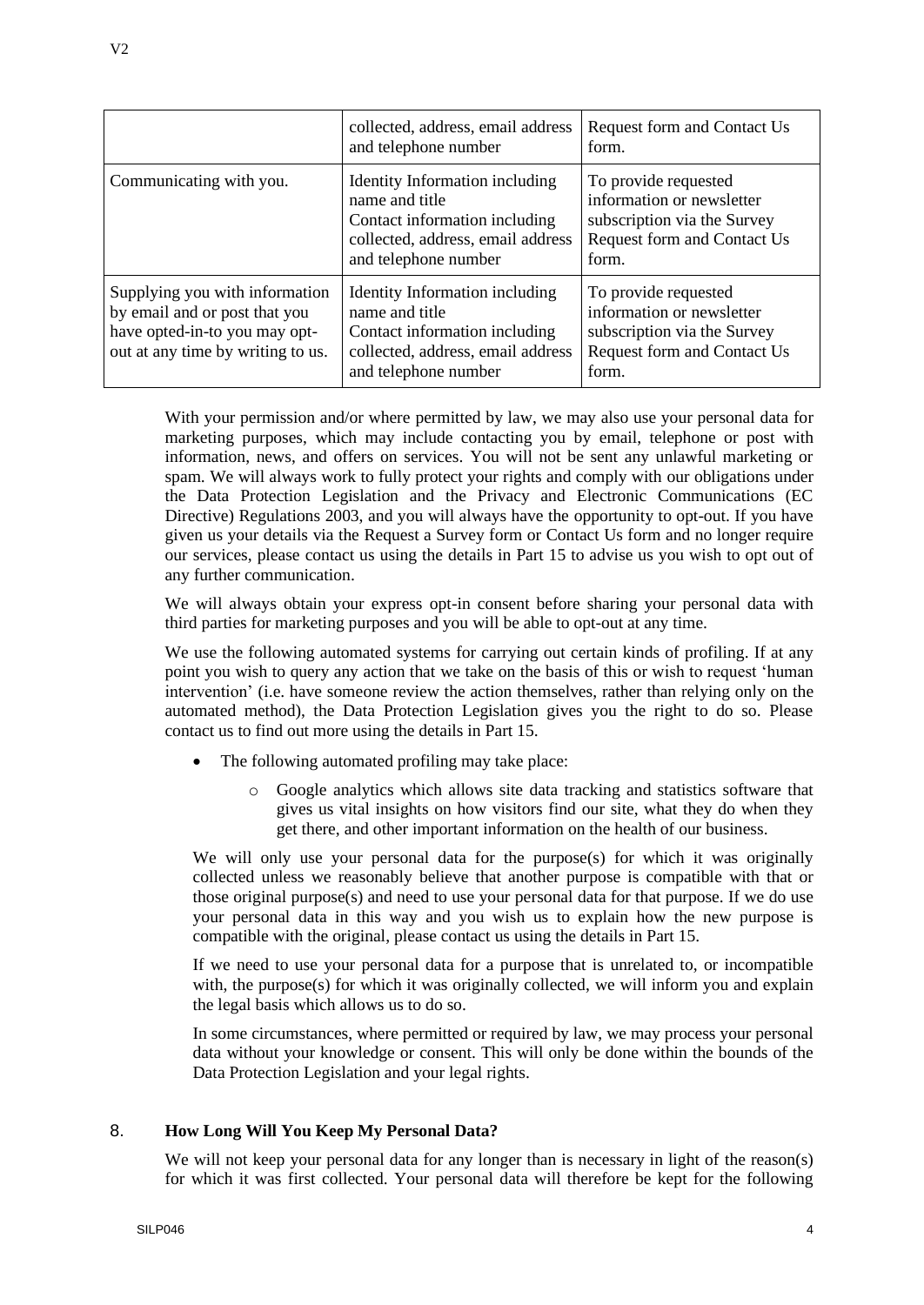| <b>Type of Data</b>                                                                     | <b>How Long We Keep It</b>                                                                                                                                                                                                                     |
|-----------------------------------------------------------------------------------------|------------------------------------------------------------------------------------------------------------------------------------------------------------------------------------------------------------------------------------------------|
| Identity Information including name and title                                           | 6 months from submission of the survey request.<br>If the survey results in a contract, information will<br>be kept for 7 years after cessation. For corporate<br>memory, re-employment, industrial tribunal, or<br>other litigation purposes. |
| Contact information including collected, address,<br>email address and telephone number | 6 months from submission of the survey request.<br>If the survey results in a contract, information will<br>be kept for 7 years after cessation. For corporate<br>memory, re-employment, industrial tribunal, or<br>other litigation purposes. |
| Technical information including e.g. IP address                                         | This is automatically traced during the use of our<br>website via statistic software and kept for a<br>maximum of 26 months.                                                                                                                   |

#### 9. **How and Where Do You Store or Transfer My Personal Data?**

We will only store or transfer your personal data within the European Economic Area (the "EEA"). The EEA consists of all EU member states, plus Norway, Iceland, and Liechtenstein. This means that your personal data will be fully protected under the Data Protection Legislation, GDPR, and/or to equivalent standards by law.

We share your data within the group of companies of which we are a part. Where this involves the transfer of personal data outside the EEA, our group ensures that personal data is protected by requiring all companies within the group to follow the same rules with respect to personal data usage. These are known as "binding corporate rules". More information on binding corporate rules is available from the [European Commission.](https://ec.europa.eu/info/law/law-topic/data-protection/data-transfers-outside-eu/binding-corporate-rules_en)

The security of your personal data is essential to us, and to protect your data, we take a number of important measures, including the following:

- limiting access to your personal data to those employees, agents, contractors, and other third parties with a legitimate need to know and ensuring that they are subject to duties of confidentiality.
- procedures for dealing with data breaches (the accidental or unlawful destruction, loss, alteration, unauthorised disclosure of, or access to, your personal data) including notifying you and/or the Information Commissioner's Office where we are legally required to do so.

#### 10. **Do You Share My Personal Data?**

We will not share any of your personal data with any third parties for any purposes, subject to the following exceptions.

If we sell, transfer, or merge parts of our business or assets, your personal data may be transferred to a third party. Any new owner of our business may continue to use your personal data in the same way(s) that we have used it, as specified in this Privacy Policy.

In some limited circumstances, we may be legally required to share certain personal data,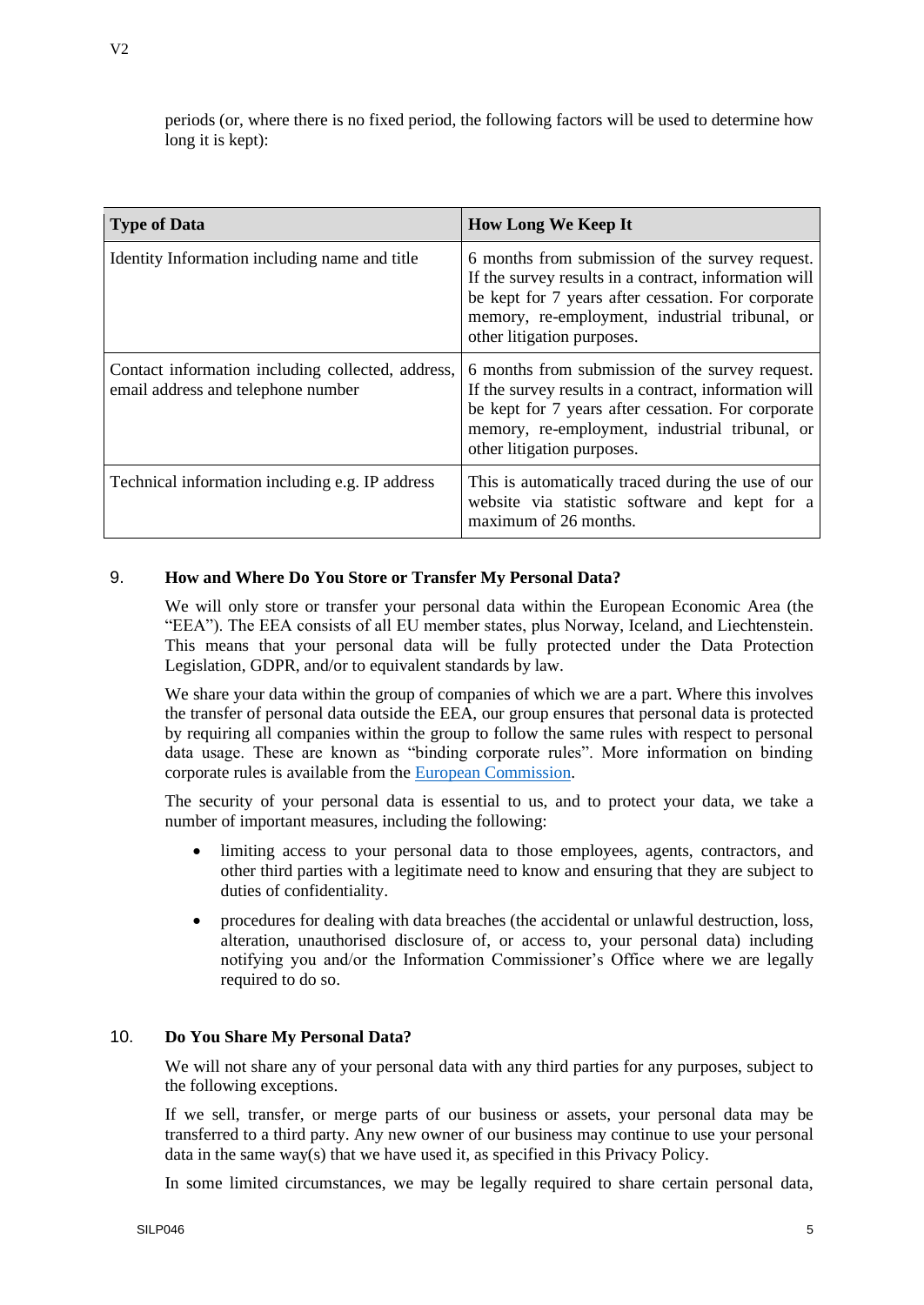which might include yours, if we are involved in legal proceedings or complying with legal obligations, a court order, or the instructions of a government authority.

If any of your personal data is shared with a third party, as described above, we will take steps to ensure that your personal data is handled safely, securely, and in accordance with your rights, our obligations, and the third party's obligations under the law, as described above in Part 9.

# 11. **How Can I Control My Personal Data?**

11.1 In addition to your rights under the Data Protection Legislation, set out in Part 5, when you submit personal data via our site, you may be given options to restrict our use of your personal data. In particular, we aim to give you strong controls on our use of your data for direct marketing purposes (including the ability to opt-out of receiving emails from us which you may do by unsubscribing using the links provided at the point of providing your details.

### 12. **Can I Withhold Information?**

You may access certain areas of our site without providing any personal data at all. However, to use all features and functions available on our Site you may be required to submit or allow for the collection of certain data.

You may restrict our use of Cookies. For more information, see Part 14

#### 13. **How Can I Access My Personal Data?**

If you want to know what personal data we have about you, you can ask us for details of that personal data and for a copy of it (where any such personal data is held). This is known as a 'subject access request'.

All subject access requests should be made in writing and sent to the email or postal addresses shown in Part 15. To make this as easy as possible for you, a Data Subject Request Form is available for you to use. You do not have to use this form, but it is the easiest way to tell us everything we need to know to respond to your request as quickly as possible.

There is not normally any charge for a subject access request. If your request is 'manifestly unfounded or excessive' (for example, if you make repetitive requests) a fee may be charged to cover our administrative costs in responding.

We will respond to your subject access request not more than one month of receiving it. Normally, we aim to provide a complete response, including a copy of your personal data within that time. In some cases, however, particularly if your request is more complex, more time may be required up to a maximum of three months from the date we receive your request. You will be kept fully informed of our progress.

#### 14. **How Do You Use Cookies?**

Our Site may place and access certain first-party Cookies on your computer or device. Firstparty Cookies are those placed directly by us and are used only by us We use Cookies to facilitate and improve your experience of our site and to provide and improve our products and services. We have carefully chosen these Cookies and have taken steps to ensure that your privacy and personal data is protected and respected at all times.

All Cookies used by and on our site are used in accordance with current Cookie Law.

Before Cookies are placed on your computer or device, you will be shown a pop-up requesting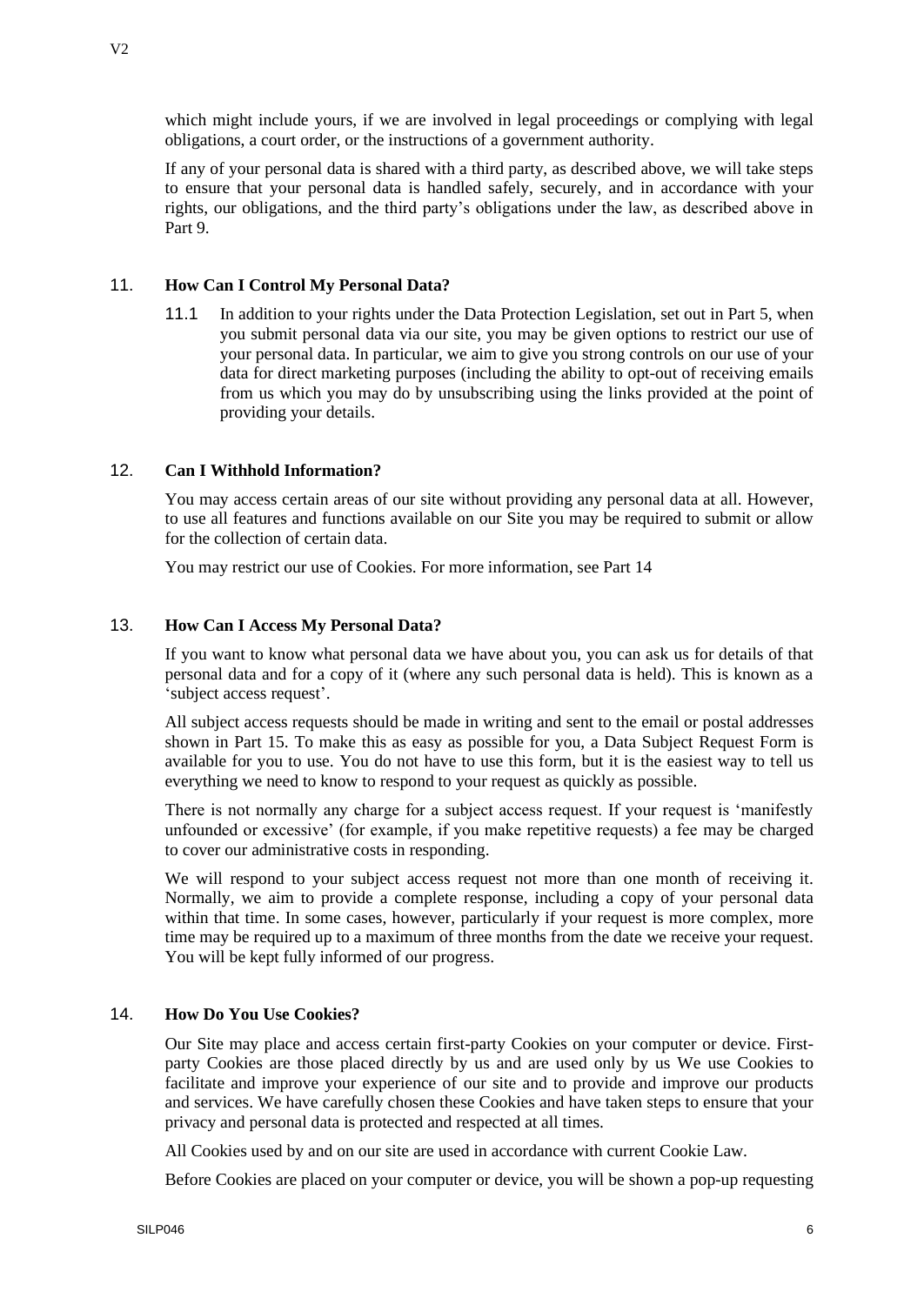your consent to set those Cookies. By giving your consent to the placing of Cookies you are enabling us to provide the best possible experience and service to you. You may, if you wish, deny consent to the placing of Cookies; however certain features of our site may not function fully or as intended.

Certain features of our Site depend on Cookies to function. Cookie Law deems these Cookies to be "strictly necessary". These Cookies are shown in the table below. Your consent will not be sought to place these Cookies, but it is still important that you are aware of them. You may still block these Cookies by changing your internet browser's settings as detailed below, but please be aware that our Site may not work properly if you do so. We have taken great care to ensure that your privacy is not at risk by allowing them.

| <b>Name of Cookie</b> | <b>Purpose</b>              | <b>Strictly Necessary</b> |
|-----------------------|-----------------------------|---------------------------|
| $_{\text{u}tmv}$      | Visitor segmentation cookie | Yes                       |
| utmc                  | Session cookie              | Yes                       |
| utma                  | Unique visitor cookie       | Yes                       |
| utmz                  | Visibility on channels      | Yes                       |

The following first-party Cookies will be placed on your computer or device:

Our Site uses analytics services provided by Google Analytics. Website analytics refers to a set of tools used to collect and analyse anonymous usage information, enabling us to better understand how our site is used. This, in turn, enables us to improve our Site and the products and/or services offered through it.

The analytics service used by our site uses Cookies to gather the required information. You do not have to allow us to use these Cookies, however whilst our use of them does not pose any risk to your privacy or your safe use of our Site, it does enable us to continually improve our Site, making it a better and more useful experience for you.

The analytics service used by our Site uses the following Cookies:

| <b>Cookie Name</b> | <b>Expiration</b><br><b>Time</b> | <b>Description</b>                                                                                                                                                                                                  |
|--------------------|----------------------------------|---------------------------------------------------------------------------------------------------------------------------------------------------------------------------------------------------------------------|
| $\mathbf{g}$ a     | 2 years                          | Used to distinguish users.                                                                                                                                                                                          |
| $\_gid$            | 24 hours                         | Used to distinguish users.                                                                                                                                                                                          |
| gat                | 1 minute                         | Used to throttle request rate. If Google Analytics is deployed via<br>Google Tag Manager, this cookie will be named dc gtm <property-<br><math>id</math>.</property-<br>                                            |
| <b>AMP TOKEN</b>   | 30 seconds to<br>1 year          | Contains a token that can be used to retrieve a Client ID from AMP<br>Client ID service. Other possible values indicate opt-out, inflight<br>request or an error retrieving a Client ID from AMP Client ID service. |